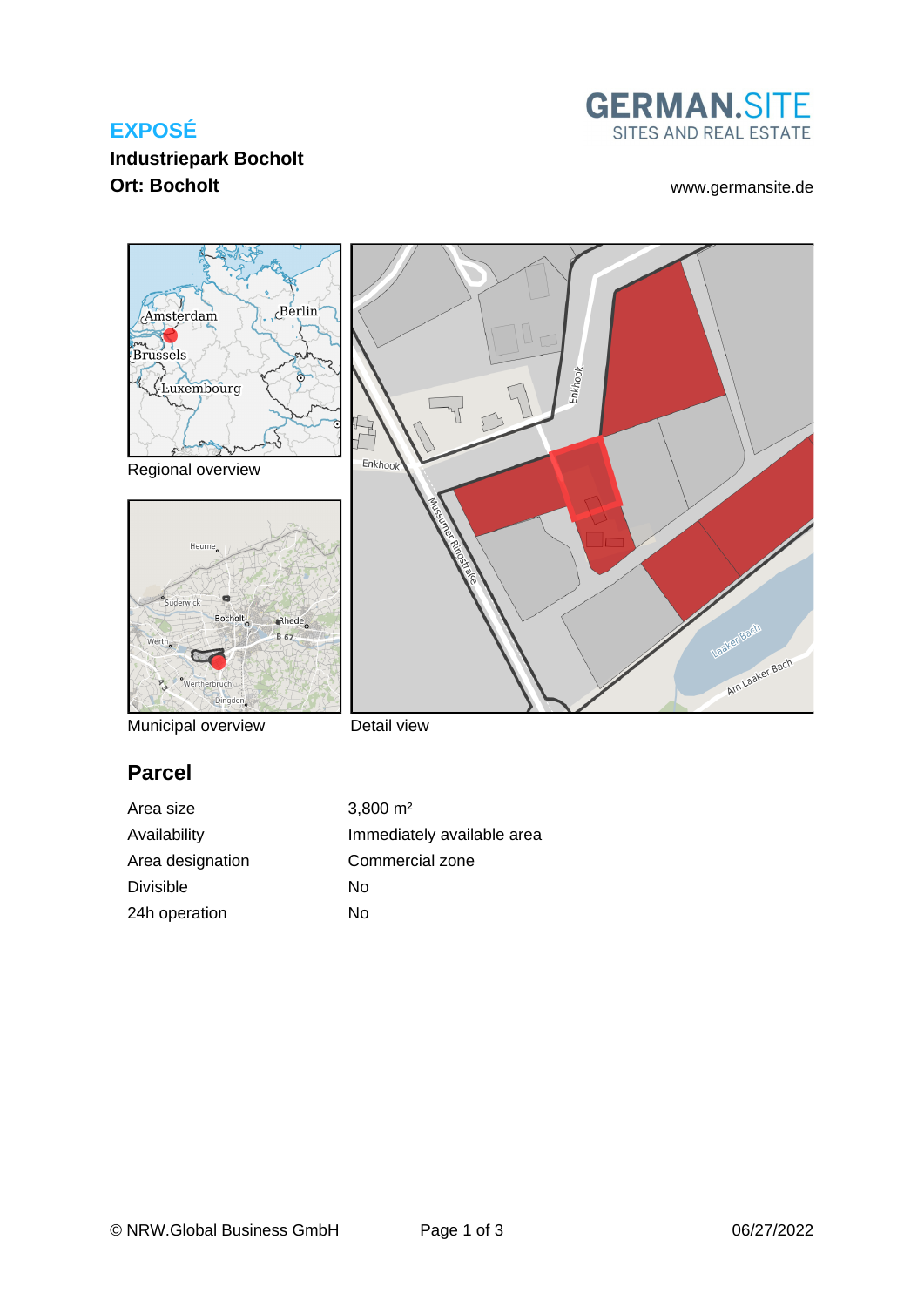# **EXPOSÉ Industriepark Bocholt Ort: Bocholt** [www.germansite.de](http://www.germansite.de)



## **Details on commercial zone**

### Industrial park Bocholt

Broadband connection: A fiber optic connection can be established at short notice. Available bandwidth: 100 Mbit/s to the Internet; fiber optic connections from locations in the Bocholt industrial area up to multiple Gbit/s. Next university location: On site - Westphalian University of Applied Sciences, Bocholt department - Study programs: economics, business informatics, industrial engineering, mechatronics, information and communication technology, International Management, Service Management, Distributed Systems and Bionics. Street address: Wüppings Weide, 46395 Bocholt

### Area type GE / GI

**Specifics** Note on use: Permissible use classes V-VII; retail assortments relevant to centers and local supply are not permitted!

## **Links**

<https://muensterland.blis-online.eu>



Luftbildansicht I-Park Luftbildansicht I-Park







Luftbildansicht I-Park Industriepark Bocholt